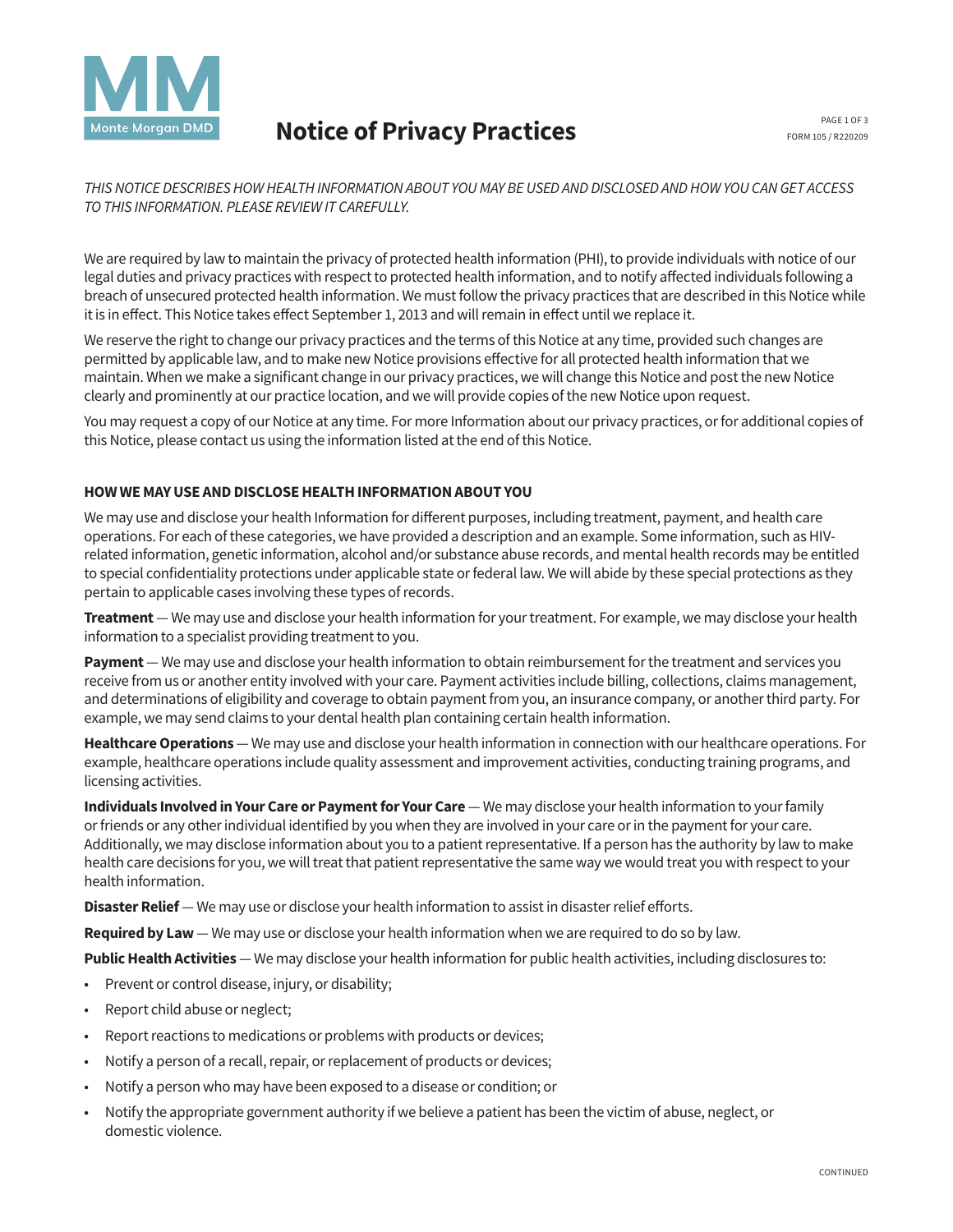

## Notice of Privacy Practices

National Security — We may disclose to military authorities the health information of Armed Forces personnel under certain circumstances. We may disclose to authorized federal officials health Information required for lawful Intelligence, counterintelligence, and other national security activities. We may disclose to correctional institution or law enforcement official having lawful custody the protected health information of an inmate or patient.

Secretary of HHS — We will disclose your health information to the Secretary of the U.S. Department of Health and Human Services when required to investigate or determine compliance with HIPAA.

Worker's Compensation — We may disclose your PHI to the extent authorized by and to the extent necessary to comply with laws relating to worker's compensation or other similar programs established by law.

Law Enforcement - We may disclose your PHI for law enforcement purposes as permitted by HIPAA, as required by law, or in response to a subpoena or court order.

Health Oversight Activities — We may disclose your PHI to an oversight agency for activities authorized by law. These oversight activities include audits, investigations, inspections, and credentialing, as necessary for licensure and for the government to monitor the health care system, government programs, and compliance with civil rights laws.

Judicial and Administrative Proceedings — If you are involved in a lawsuit or a dispute, we may disclose your PHI in response to a court or administrative order. We may also disclose health information about you in response to a subpoena, discovery request, or other lawful process instituted by someone else involved in the dispute, but only if efforts have been made, either by the requesting party or us, to tell you about the request or to obtain an order protecting the information requested.

Research — We may disclose your PHI to researchers when their research has been approved by an institutional review board or privacy board that has reviewed the research proposal and established protocols to ensure the privacy of your information.

Coroners, Medical Examiners, and Funeral Directors - We may release your PHI to a coroner or medical examiner. This may be necessary, for example, to Identify a deceased person or determine the cause of death. We may also disclose PHI to funeral directors consistent with applicable law to enable them to carry out their duties.

**Fundraising** — We may contact you to provide you with information about our sponsored activities, Including fundraising programs, as permitted by applicable law. If you do not wish to receive such Information from us, you may opt out of receiving the communications.

### OTHER USES AND DISCLOSURES OF PROTECTED HEALTH INFORMATION

Your authorization Is required, with a few exceptions, for disclosure of psychotherapy notes, use or disclosure of PHI for marketing, and for the sale of PHI. We will also obtain your written authorization before using or disclosing your PHI for purposes other than those provided for in this Notice (or as otherwise permitted or required by law). You may revoke an authorization in writing at any time. Upon receipt of the written revocation, we will stop using or disclosing your PHI, except to the extent that we have already taken action In reliance on the authorization.

#### YOUR HEALTH INFORMATION RIGHTS

Access — You have the right to look at or get copies of your health information, with limited exceptions. You must make the request in writing. You may obtain a form to request access by using the contact information listed at the end of this Notice. You may also request access by sending us a letter to the address at the end of this Notice. If you request information that we maintain on paper, we may provide photocopies. If you request information that we maintain electronically, you have the right to an electronic copy. We will use the form and format you request If readily producible. We will charge you a reasonable costbased fee for the cost of supplies and labor of copying, and for postage if you want copies mailed to you. Contact us using the information listed at the end of this Notice for an explanation of our fee structure. If you are denied a request for access, you have the right to have the denial reviewed In accordance with the requirements of applicable law.

Disclosure Accounting — With the exception of certain disclosures, you have the right to receive an accounting of disclosures of your health information In accordance with applicable laws and regulations. To request an accounting of disclosures of your health information, you must submit your request In writing to the Privacy Official. If you request this accounting more than once in a 12-month period, we may charge you a reasonable, cost-based fee for responding to the additional requests.